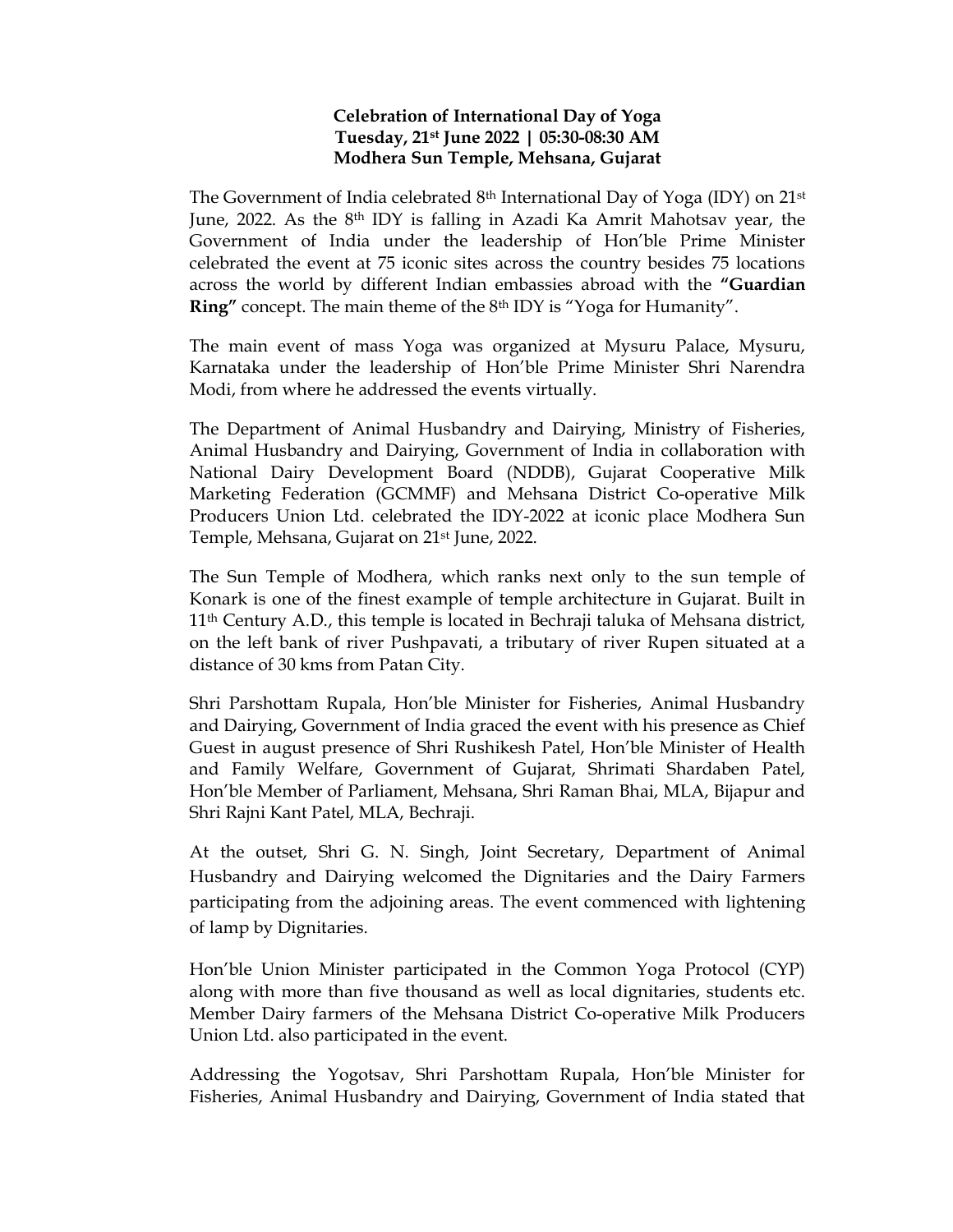the worldwide acceptance of Yoga is a matter of pride for India, as Yoga is an integral part of our cultural and spiritual heritage. As Yoga is necessary for healthy body and mind, nutritious food is also necessary for the same. He further stated that Milk is a good source of all vital essential nutrients and almost a complete food.

Shri Bhupendra Rajnikant Patel, Hon'ble Chief Minister of Gujarat also addressed the event virtually and highlighted the importance of Yoga in our daily life.

The Government of Gujarat provided all administrative and logistic support enthusiastically to make the event grand success.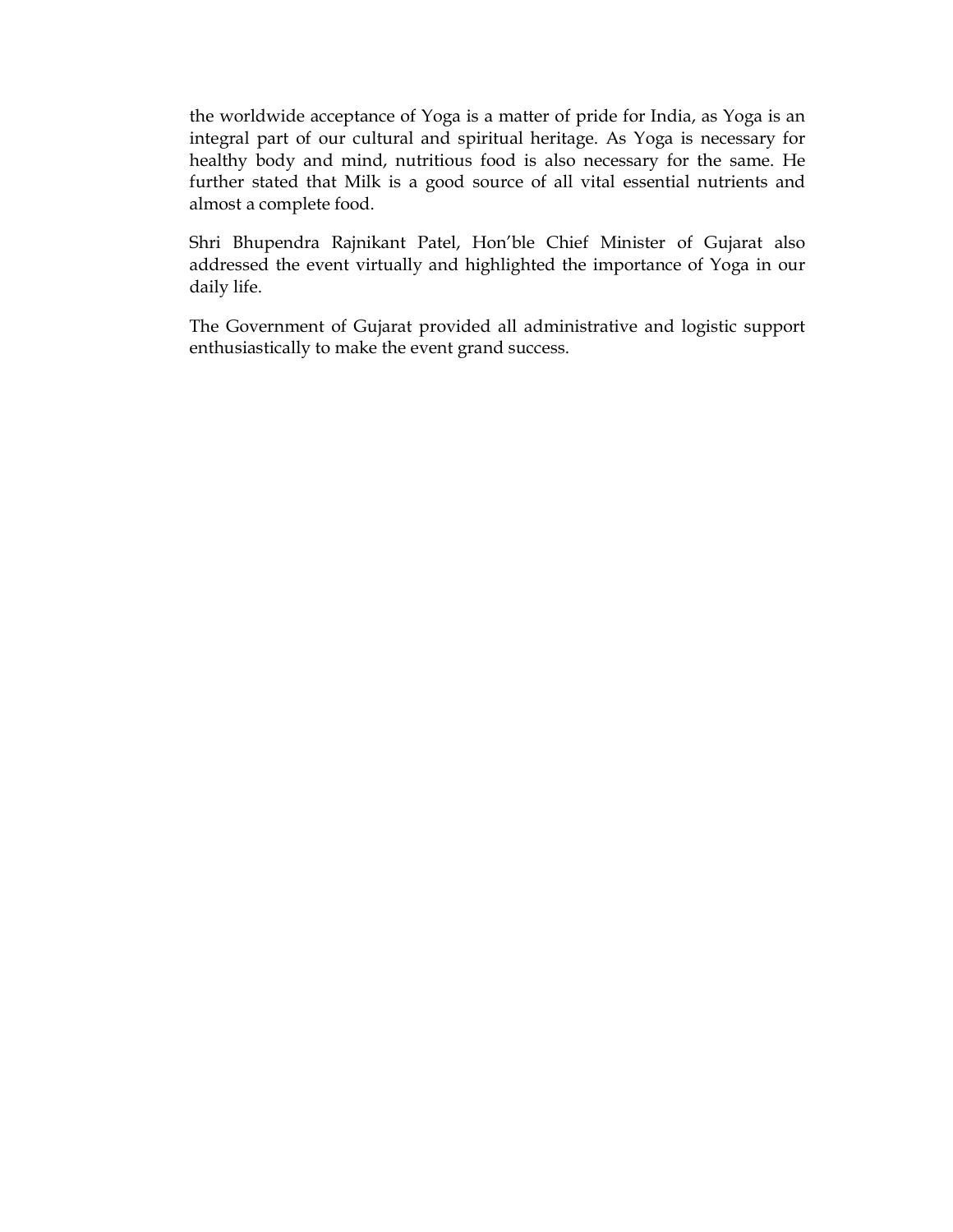## Inputs for Press Release

- 1. NAME OF VENUE: Modhera Sun Temple, Mehsana, Gujarat
- 2. NAME OF HON'BLE MINISTER LEADING THE PROGRAMME: Shri Parshottam Rupala, Hon'ble Minister for Fisheries, Animal Husbandry and Dairying, Government of India
- 3. NAME OF THE MINISTRY ORGANISING THE PROGRAMME: Ministry of Fisheries, Animal Husbandry and Dairying, Govt. of India
- 4. NAME OF THE COORDINATING ORGANIZATION: National Dairy Development Board
- 5. VIP/DIGNITARIES ATTENDED (NAME, DESIGNATION):
	- i. Shri Rushikesh Patel, Hon'ble Minister of Health and Family Welfare, Government of Gujarat
	- ii. Shrimati Shardaben Patel, Hon'ble Member of Parliament, Mehsana
	- iii. Shri Raman Bhai, MLA, Bijapur
	- iv. Shri Rajni Kant Patel, MLA, Bechraji

| TOTAL NO. OF PARTICIPANTS (MAT DE CATEGORY WISE). |                                      |                     |  |  |  |
|---------------------------------------------------|--------------------------------------|---------------------|--|--|--|
| S.No.                                             | Category                             | No. of Participants |  |  |  |
| 1                                                 | Dudhsagar Dairy Farmers<br>2489      |                     |  |  |  |
| $\overline{2}$                                    | Dudhsagar Employees<br>210           |                     |  |  |  |
| 3                                                 | Man sinh Institute of Dairy and Food | 120                 |  |  |  |
|                                                   | technology                           |                     |  |  |  |
| 4                                                 | Patanjali, Mehsana                   | 250                 |  |  |  |
| 5                                                 | Scout                                | 50                  |  |  |  |
| 6                                                 | <b>NCC</b>                           | 50                  |  |  |  |
| 7                                                 | Kadi School Students                 | 100                 |  |  |  |
| 8                                                 | Modhera School Students              | 650                 |  |  |  |
| 9                                                 | NDDB Employees                       | 70                  |  |  |  |
| 10                                                | <b>BANAS DAIRY</b>                   | 35                  |  |  |  |
| 11                                                | Local Govt. officers                 | 186                 |  |  |  |
| 12                                                | BSF                                  | 60                  |  |  |  |
| 13                                                | Lakulish Yoga University             | 25                  |  |  |  |
| 14                                                | Local Resident                       | 100                 |  |  |  |
| 15                                                | <b>ASI</b> Staff                     | 70                  |  |  |  |
| 16                                                | DAHD and supporting staff            | 400                 |  |  |  |
|                                                   | Total                                | 4865                |  |  |  |

## 6. TOTAL NO. OF PARTICIPANTS (MAY BE CATEGORY WISE):

## 7. ANY OTHER INFORMATION RELEVANT TO THE PROGRAMME:

https://www.youtube.com/watch?v=O3ICokSJRb0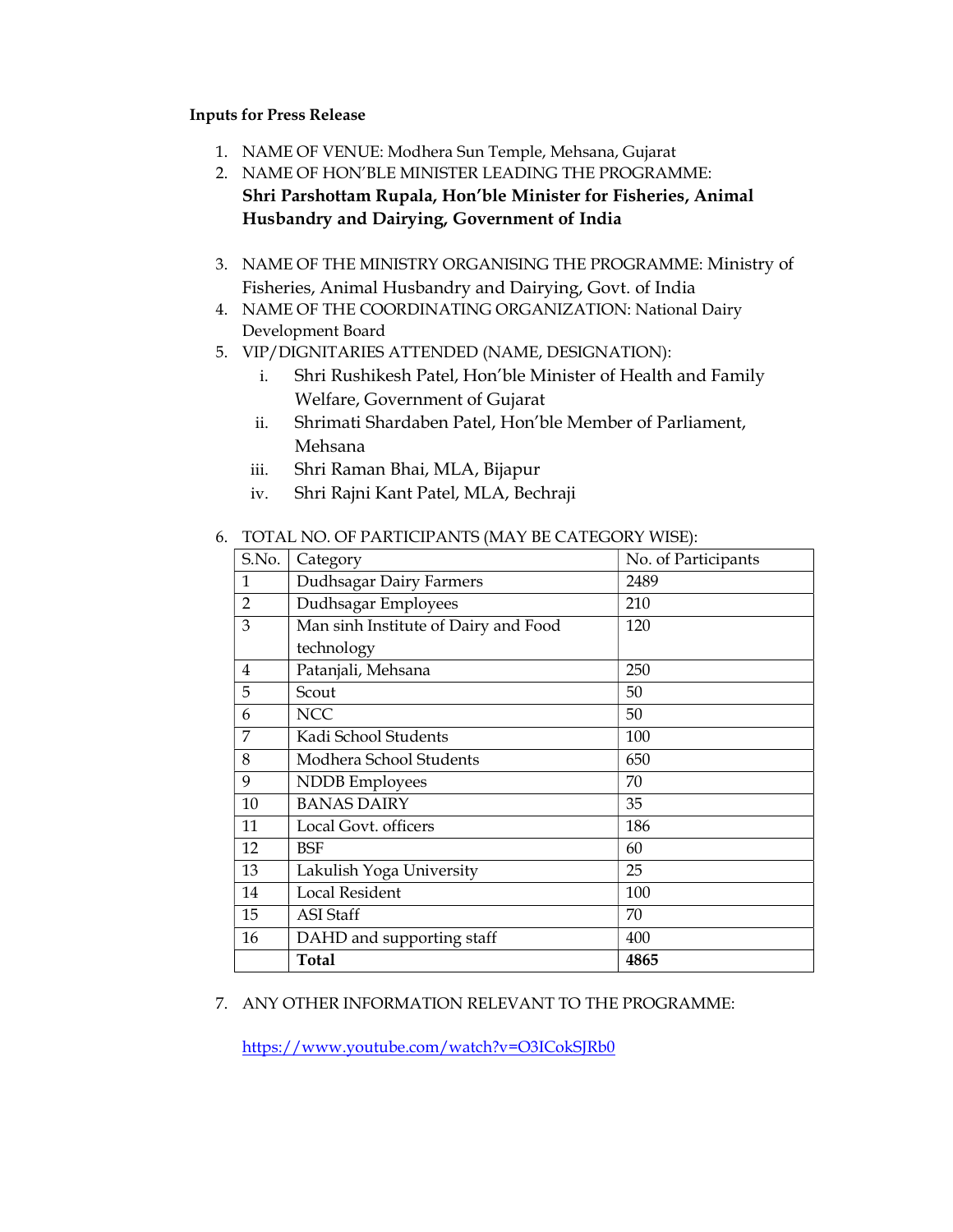| S.No. | Name of the<br><b>Organizing Body</b>                                                                                                             | Locaion                                          | Number of<br>Individuals<br>participated<br>(IDY observance) | <b>Contact Details</b>                                                           |
|-------|---------------------------------------------------------------------------------------------------------------------------------------------------|--------------------------------------------------|--------------------------------------------------------------|----------------------------------------------------------------------------------|
| 1.    | Department of Animal<br>Husbandry<br>and<br>Dairying, Ministry of<br>Animal<br>Fisheries,<br>and<br>Husbandry<br>Dairying, Government<br>of India | Modhera<br>Sun<br>Temple,<br>Mehsana,<br>Gujarat |                                                              | Sh. D.K. Chaudhary,<br>Director, DAHD,<br>Mob: 8527511035<br>Dk.chaudhary@nic.in |



Modhera Sun Temple, Mehsana, Gujarat